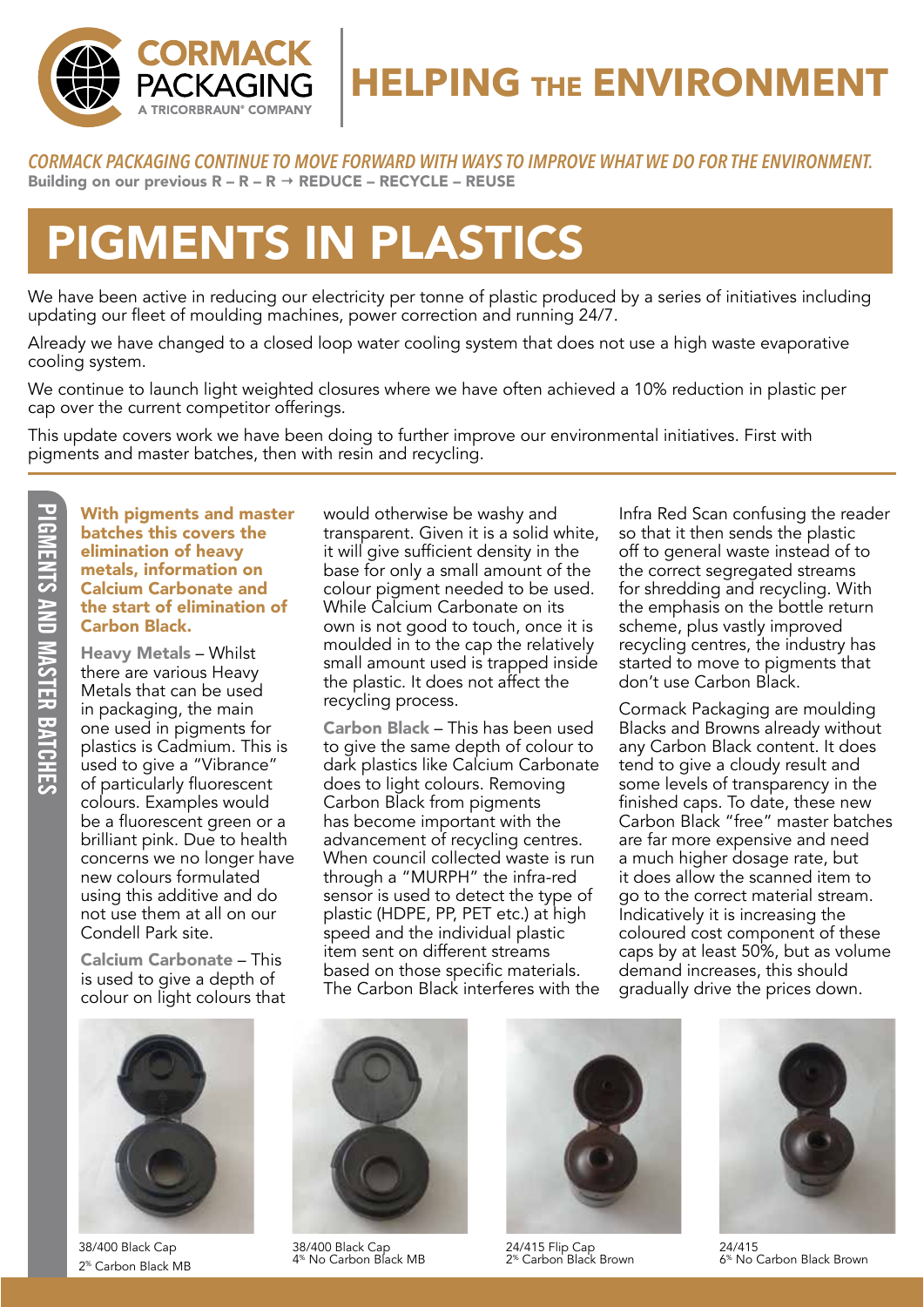## RECYCLED PLASTICS

#### THERE ARE CURRENTLY 3 STREAMS FOR SUPPLY OF RECYCLED PLASTICS

1. Mixed waste recycled feedstock | 2. Closed loop | 3. Remade Resins from oil (2 processes)

For many years waste plastic when segregated from other materials has gone through various forms of shredding, then centrifugally spun so that the various densities of plastic can be identified in the spin process to be removed separately to give broadly separated plastic types (e.g. HD, LD, PP etc.). These are then pressed by heat and pressure to give the product back as pellets for reuse. The downside of this process is that the pellets will have various degrees of colour, grease and small contaminants in the pellet and will be of a certain resin type (e.g. LDPE pellets) but not to a specific MFI (Melt Flow Index) so they are not suitable for high grade

injection (such as plastic caps) and will be largely used in downstream products, such as black builders film, stands for reo in concreting , plastic outdoor chairs and garbage bins. Virgin plastic and binders will often be added to give the end product strength.

Milk bottles and PET bottles are two very specific high volume items that are easily identifiable in segregation sorting so they can be trapped, shredded and reused in the same bottles. Coca Cola's new 300ml 100% recycled bottles are a great example. The introduction of beverage bottle return machines has greatly increased the recycling rates of these bottles and significantly reduced cross contamination from other recycled items. (These two plastics are almost becoming a closed loop).

Advancements in plastic extrusion and blow moulding has allowed multi-layer structures, where the majority of the film or bottle wall will be recycled resin with a skin on the inside to protect the contents from contamination and/or a skin on the outside to provide a consistent container colour.

These recycled resins are improving in quality. Particularly as councils improve their collection process and consumers are better educated on what they can put in their recycled bins, the volumes of these plastics is increasing. The down side is that the specific grades within each material type cannot yet be identified so ordering a specific MFI to mould say a tamper evident cap is not going to be available for many years yet.

This is where a specific resin type (HDPE) and melt flow of plastic in a single colour is partitioned off from the plastic manufacturer to the user and returned upstream. It can be reground, cleaned and made back into pellets of a specific and known grade of resin. The resin will have a low level of contamination

including colour. One example of this would be a blue plastic milk crate. Cormack has commenced some limited manufacturing with closed loop plastic for low technical products (such as a clip on measuring cup for non-food contact use). We are now offering limited Silgan triggers and pumps with closed loop plastics in the components not in direct contact with the product (like shrouds,

RECRIPTION STATISTICS SURFACT THEIRS INTERNATION STATISTICS CONTROLLED TO THE CALCULATED THE CONTROLLED TO THE CONTROLLED RESIDENCE ON THE CONTROLLED THE CONTROLLED THE CONTROLLED THE CONTROLLED THE CONTROLLED THE CONTROLL There is limited availability starting to come on stream from reclaimed oils. These can come from a wide range of sources such as restaurant and café oil fryers, automotive lubricants from work shops and garages. These can be used as feedstock to make new plastic feedstock that will have the specific grades we need in cap manufacturing, but supply is very limited and there are many other competing uses for it that reduces the availability.

This technology is very much in its infancy and not commercially available in any viable volumes. Old plastics are now being broken down into the oil format they originally came from and then being remade into plastics that are totally clean and food contact safe, in specific resin types and grades.

Several pilot plants are running with limited output, trying to perfect the process trigger piece and closures) in a milky black colour only.

This material particularly in Australia is only available in very limited quantities and around 50% dearer than virgin plastic. We are using this at a 30% addition rate to the virgin resin to best optimise the use of the small quantities we can get, and to limit the cost impact in the finished part.

so that it can be done on a large volume scale. When linked to increased separation of plastics at sorting centres, this will eventually lead to commercial recycled resins we can use in our full day to day cap manufacturing. This is not expected at this stage until 2027. This initiative would definitely advance the volume of daily products we could have with a high plastic recycling content.